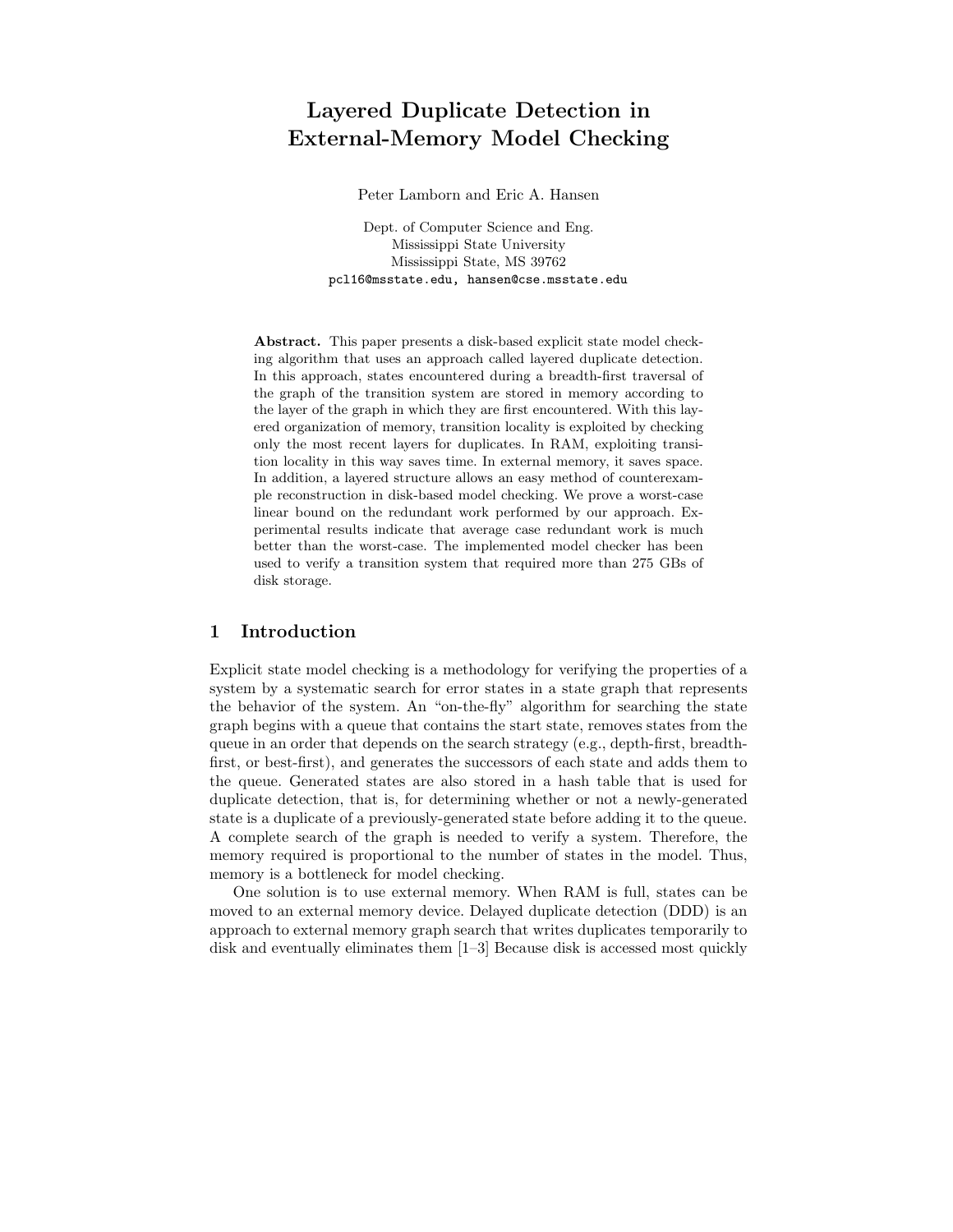in a sequential manner, allowing temporary duplicates can save time compared to accessing disk randomly to eliminate the duplicates immediately. But DDD still incurs significant overhead.

When searched in a breadth first manner, most graphs exhibit transition locality [4]. Transition locality means that transitions tend to be in local levels of a breadth first visit [5]. In other words, newly-generated states are more likely to be duplicates of a state in a recent layer than a state in a more distant layer. We introduce *layered duplicate detection* as an approach to exploiting transition locality in eliminating duplicates in external-memory search. By layered duplicate detection, we mean storing the search graph in layers and only saving and checking the most recent layers for duplicates. This approach is useful both in deciding which states to store in a RAM cache, and in deciding which states to store on disk. We show that layered duplicate detection makes it possible to improve the running time of an external-memory model checker, as well as decrease the amount of disk storage it needs. When not all layers of the search graph are stored on disk, we use a divide-and-conquer approach to counterexample reconstruction and we show that this is facilitated by the layered organization of stored states that we adopt.

The paper is organized as follows. Section 2 gives an overview of relevant background and related work. Section 3 presents the new algorithm as an extension of the Mur $\phi$  model checker [1]. Section 4 reports experimental results. Section 5 concludes the paper and discusses potential future directions.

# 2 Background

There are many approaches to addressing the state explosion problem in model checking. Two of the most relevant approaches for this paper are partial storage methods and external memory model checking.

#### 2.1 Cached Model Checking

Cached model checking is a method of model checking where the closed list is not maintained in its entirety. Instead, a partial cache of the closed list is used. Partial caching creates the possibility of searching parts of the state space more than once. To limit the amount of redundant searching, the algorithm must wisely choose what to keep in cache. Correct caching choices reduce the amount of redundant work occurring.

We distinguish three types of partial storage methods: Depth-first search (DFS) approaches, breadth-first search (BFS) without duplicates, and BFS with duplicates. A depth first cached search always has a complete counter example at the time of discovering an error state, but DFS is not guaranteed to find the shallowest error state [6]. BFS has the advantage of always finding the shallowest error, if an error exists. Also BFS takes advantage of the property of transition locality [4]. A disadvantage of Cached BFS is that counter examples may need to be reconstructed.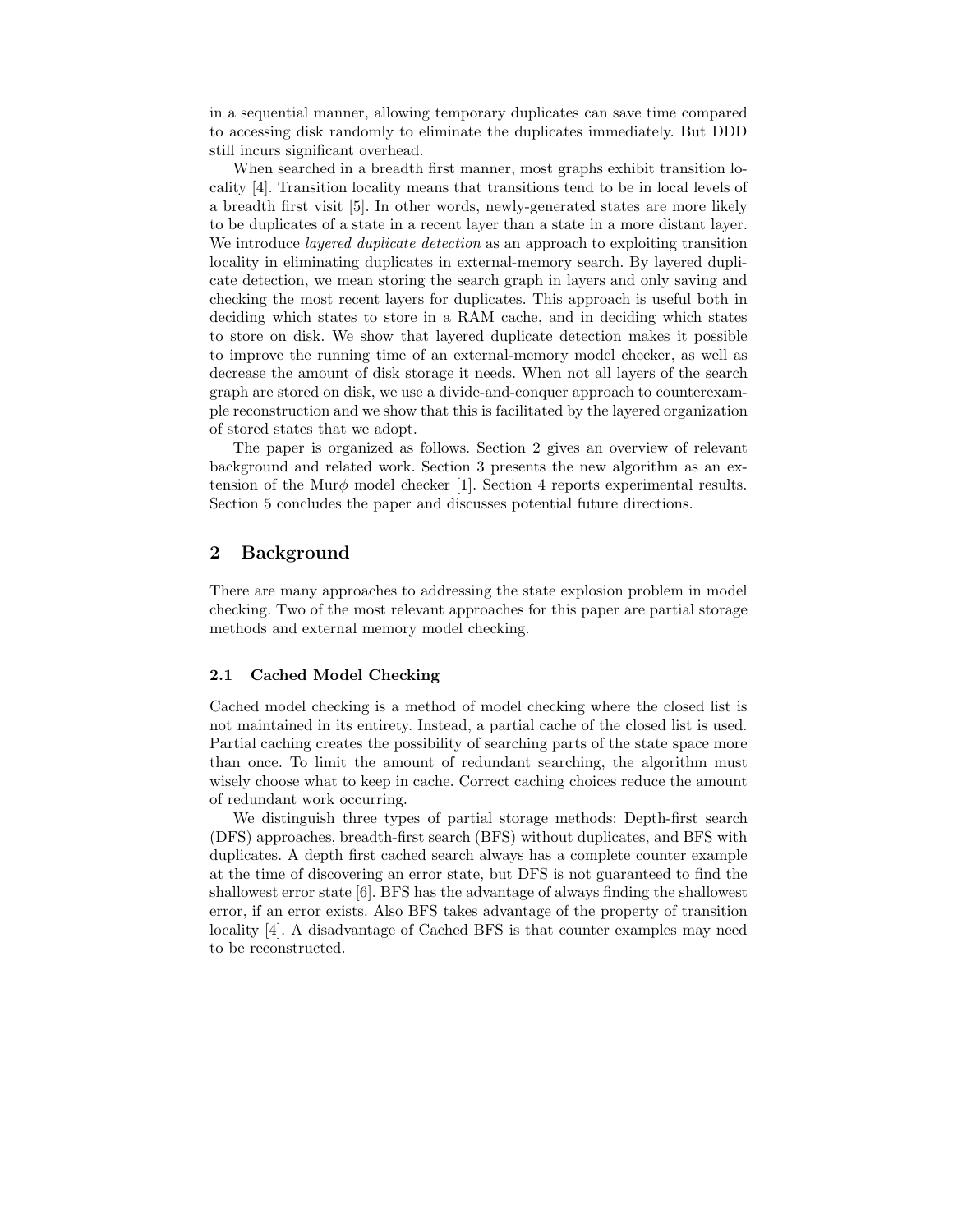Depth-first approaches Depth first search explores a branch as far as possible before backtracking. Cached DFS methods allow duplicates, but use various method to limit the number of duplicate states. Geldenhuys et al. [7] were able to bound the number of duplicates by caching all states in certain 'strata' based on distance from the start state. Godefroid et al. [8] preferentially cached newer states, in an attempt to exploit something like transition locality, though it is not clear if transition locality is observed in DFS. Alternatively stateless model checking [9] uses complicated pruning mechanisms to prune duplicate states.

Breadth-first without duplicates There are breadth-first methods that delete states in such a way that no duplicates are allowed. These searches use various properties that exist in certain graphs to determine what states are necessary to cache. Kristensen and Mailund exploit ordering in models where states can be ordered, either with a total ordering [10] or a partial ordering [11]. Parshkevov and Yantchev [12] searched graphs where all states have the same number of parent states, removing states when all parents had been observed. Frontier search exploits the fact that in some graphs duplicates may be guaranteed to only exist in the most recent  $L$  layers  $[3, 13]$ . Whatever the graph property exploited, states can be removed from the cache without risking duplicate states. These methods are domain dependent because not all graphs exhibit these properties.

Breadth-first with duplicates Breadth-first search with duplicates is are easy to implement in a domain independent manner. These methods allow some duplicates but use various methods to limit the number of duplicates that occur.

Hash Collisions Tronci et al. attempted to maintain a cache of only the most local states in memory [5]. In Tronci's approach the state cache is maintained in memory as a hash table. When two states  $(s, s')$  collide in the hash table, the older state  $(s)$  is removed and the newer state  $(s')$  is remembered. This replacement strategy is attempting to exploit transition locality [4], by keeping the most recent states in the cache. While this method of caching the most local states may work in some cases, mere hash collision of the states does not signify that s is an old state. In fact s may be a quite recent state, thus very local; in this case, deleting s would counter the transition locality property.

Layered Duplicate Detection Zhou and Hansen [14] altered frontier search for directed graphs. The new approach is called layered duplicate detection. In layered duplicate detection they propose keeping one or more previous layers. While the number needed to prevent all duplicates depends on the structure of the graph. They do not attempt to catch all duplicates, because number of layers to eliminate all duplicates cannot be known a priori. However, they theoretically bound on duplicates for layered search is  $\frac{h}{k}$  where h is the height of the graph and k is the number of layers cached. Zhou and Hansen exploit transition locality by keeping the most recent layers in the RAM cache.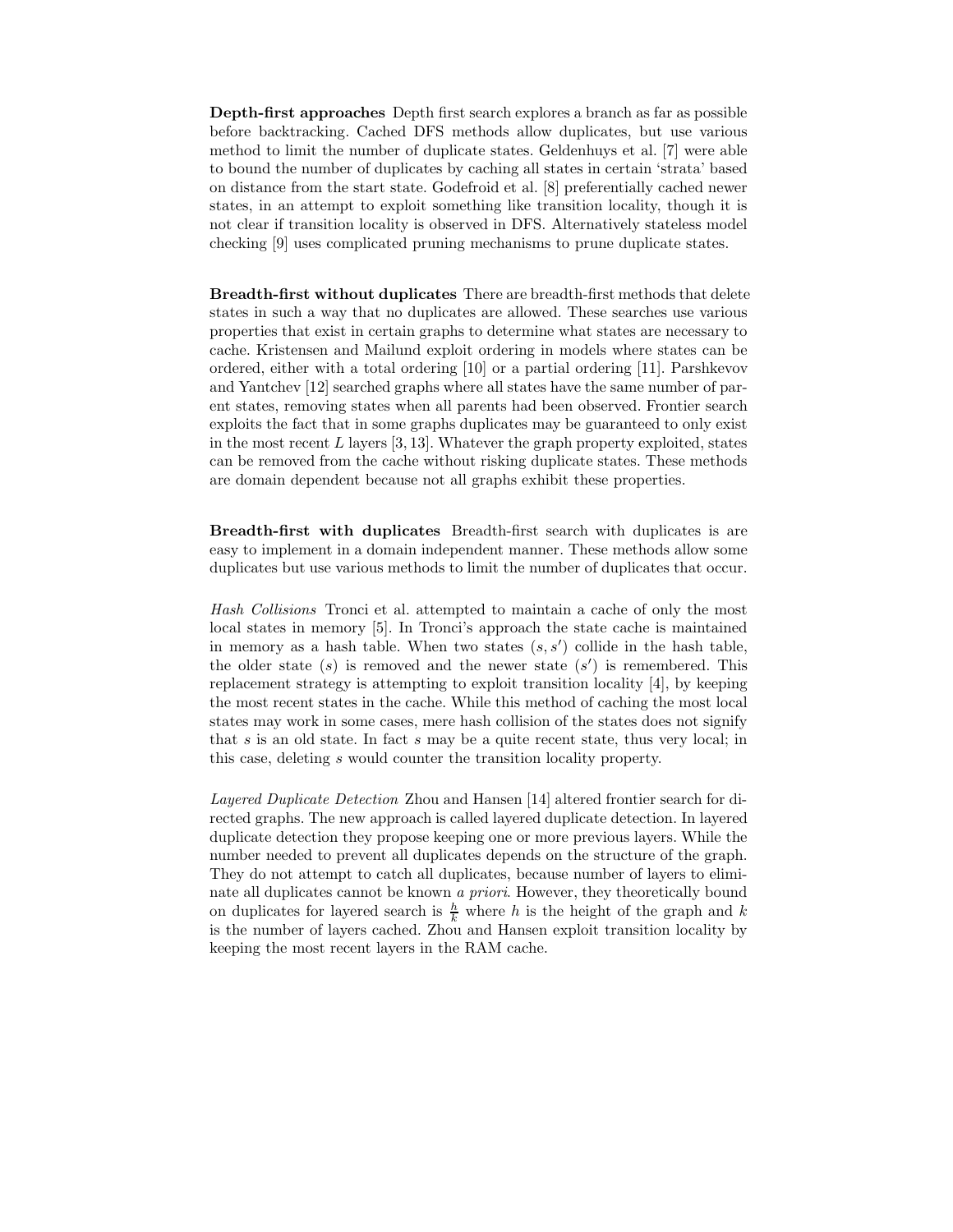#### 2.2 External Memory Search

Using external memory increases the maximum number of states that can be stored. External memory search increases the memory available to the algorithm from  $\sim$  4 GB to  $\sim$  1.5 TB. This allows for larger state spaces to be completely explored. External memory searches involve a method for eliminating duplicates on disk. Often this is performed by delayed duplicate detection (DDD) [1].

External Memory Bucketing Bao and Jones determined that state comparisons, not disk I/O, took the majority of time in external memory search [15]. In a brute force external memory search, DDD took  $O(mn)$  time where m is the number of states on the disk and  $n$  is the number of *candidate* states to be checked. One way to improve external memory model checking is to split the state space into several chunks called buckets. All duplicate states will be assigned to the same bucket. Therefore DDD only need to be performed within buckets. This reduces the amount of time for DDD to  $O(\Sigma m_i n_i)$ , where  $m_i$  is the states previously assigned to bucket i and  $n_i$  is the *candidate* states in bucket i. In most cases,  $O(\Sigma m_i n_i) \ll O(mn)$ . Several different methods of bucketing the states have been employed. Including hash functions [2], heuristics [16], transition locality [17–19] and graph structure [20]. All of these algorithms speed the search by reducing the number of state comparisons necessary to perform DDD.

Transition Locality in External Memory Model Checking Some external memory model checkers perform DDD on only the most recent states. These algorithms were attempting to exploit transition locality, However neither algorithm discussed here was fully successful.

Locality in RAM Cache Hammer and Weber [21] implemented an external memory search that takes a cue from the partial storage algorithms. The Hammer algorithm uses a function to guess which states are less likely to be duplicated and swaps them to external memory. They tried several selection functions. The best performing functions used a state's age as part of the criteria, with older states more likely to be sent to disk. Unfortunately, Hammer and Weber's algorithm is not truly BFS due to their special treatment of single successor states. The properties of transition locality have only been shown to exist in BFS.

Locality in DDD Della Penna et al. [17–19] extend Tronci's [5] cached memory model checker for use with external memory. When a child state is generated, it is checked immediately for membership in the RAM cache. When Della Penna's algorithm has a hash collision, the oldest of the two colliding states is written to disk. External memory is partitioned by the order states are written. DDD is usually performed on only the most recent portion of the states in external memory. Occasionally a full DDD was performed to removed duplicates missed in the partial DDD. By checking the candidate states against only the most recently written parts of the closed list, Della Penna et al. were attempting to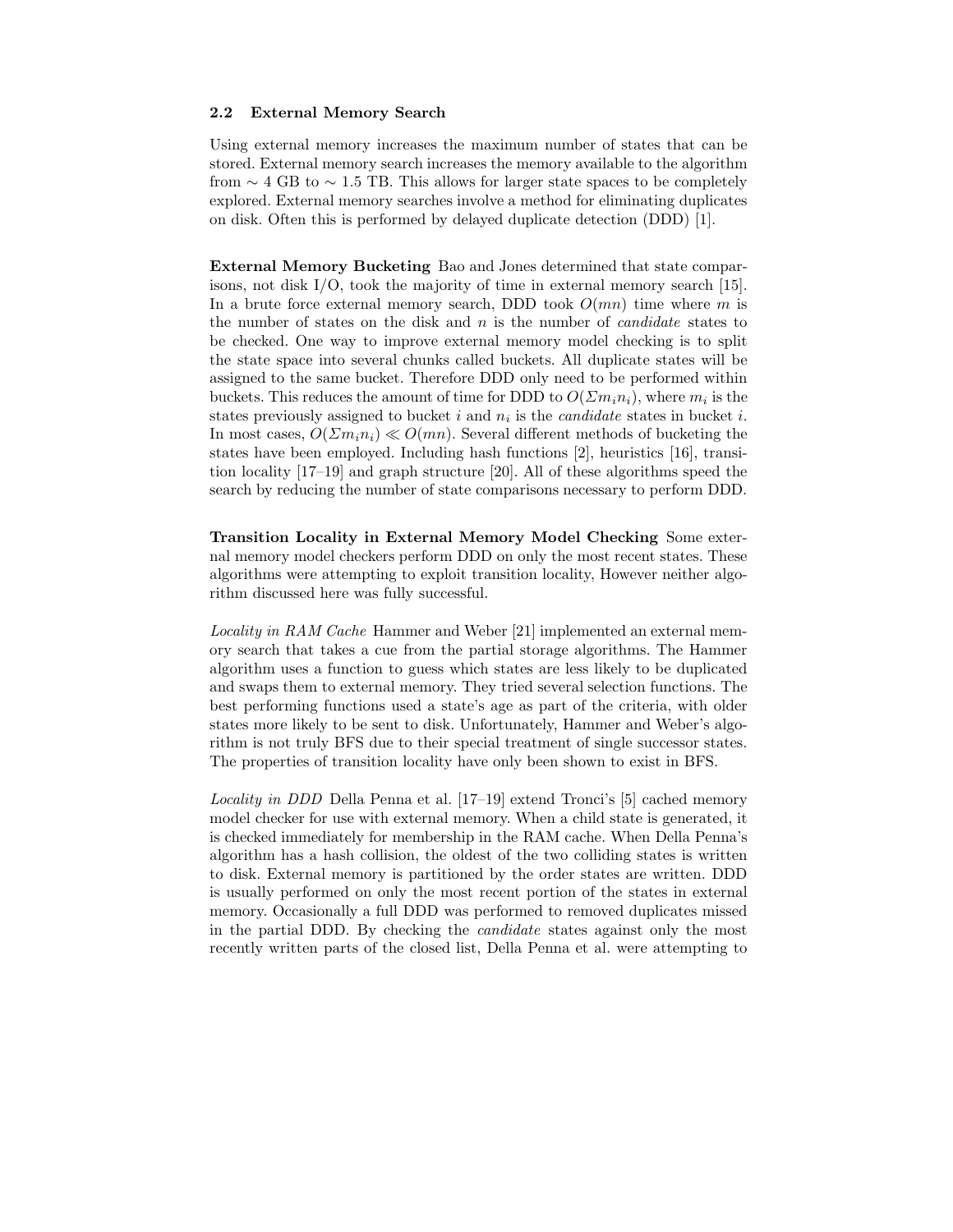exploit transition locality in external memory. However, the states are written to disk when a hash collision occurs; hash collisions are not a good measure of locality. Therefore the states checked may not be the most local.

# 3 Algorithm

The starting point for our implementation is the Mur $\phi$  model checker, a domainindependent tool that takes a description of a model as input and uses breadthfirst search to verify that the model is correct [22]. If an error is found, it returns an error trace.

# 3.1 Breadth-first search with layered duplicate detection

In our algorithm we bucket the states by two criteria. First by  $g\text{-cost}$ , which is a measure of a states distance from the start state. This allows us to take advantage of transition locality. The second bucketing criteria is a hash function that gives an approximately even distribution among buckets. Like bucketing discussed in section 2.2, this second bucketing criteria improves the speed of DDD, with a penalty of increased usage of external memory.

| 1              | sequence <b>LDDD</b> (ErrorStates)                                                    |
|----------------|---------------------------------------------------------------------------------------|
| $\overline{2}$ | $depth := 0$                                                                          |
| 3              | shallow $:= 0$                                                                        |
| 4              | $s := start\_state$                                                                   |
| 5              | Bucket[hash(s)][depth].add(s)                                                         |
| 6              | Refined[hash(s)][depth].add(s)                                                        |
| 7              | $Q[hash(s)][depth].$ enqueue(s)                                                       |
| 8              | while $(\neg \forall_D \forall_B Q[B][D].empty())$                                    |
| 9              | for(all buckets c)                                                                    |
| 10             | $\textbf{while}(\neg Q[c][\text{depth}].\text{empty}))$                               |
| 11             | $s := Q[c][depth].dequeue()$                                                          |
| 12             | For( $all$ children s' of s)                                                          |
| 13             | $if(RAM_FULL())$                                                                      |
| 14             | for $($ all buckets $b$ )                                                             |
| 15             | delete Bucket $[b]$ [shallow]                                                         |
| 16             | $\textbf{if}(\text{depth} + 1 > \text{shallow})$ shallow $++$                         |
| 17             | $\mathbf{if}(\forall_{i=shell}^{deph+1} s' \notin \text{Bucket}[\text{hash}(s')][i])$ |
| 18             | $Bucket[hash(s')] [depth+1].add(s')$                                                  |
| 19             | $candidate[hash(s')] [depth+1].add(s')$                                               |
| 20             | $\mathbf{if}(s' \in \text{ErrorStates})$ return counter example reconstruction(s')    |
| 21             | $depth++$                                                                             |
| 22             | $\mathbf{DDD}(\mathrm{depth}, \mathrm{shallow})$                                      |
| 23             | $return \emptyset$                                                                    |

Fig. 1. Pseudo-code for Layered Delayed Duplicate Detection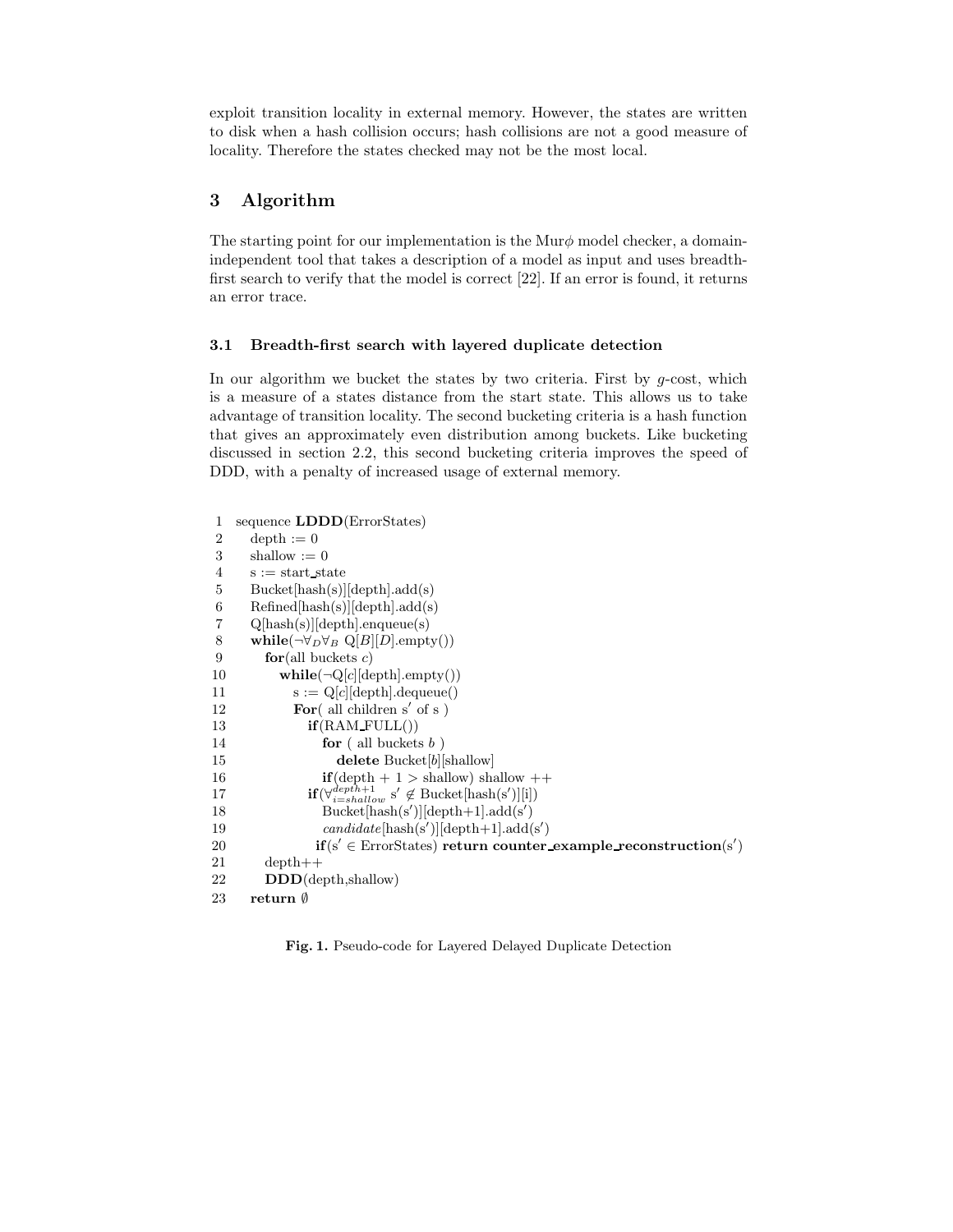Figure 1 contains the pseudo-code for Layered Delayed Duplicate Detection. Bucket is the closed list kept in RAM. Refined is the closed list kept in external memory. The queue acts like pointers into the refined list. Candidate is a list of all candidate states and is also kept in external memory. The algorithm proceeds as follows, while we still have elements in the queue, line 8, we loop through all the buckets, line 9. We cycle through all states in each queue at the current level, line 10. For each dequeued state, all children states are generated, line 12. If RAM is full we delete all buckets at the shallowest depth currently in RAM, line 15. Shallow states are closest to the start state and are the least likely to be duplicated. When layers are large we sometimes delete the portions of the next layer that have already been generated, line 16. If the generated states are not found in RAM they are added to the proper bucket in RAM and the candidate list, line 18. If a violation of the property is found, the counter example is reconstructed, line 20. At the end of every layer DDD is performed, line 22.

#### 3.2 Delayed Duplicate Detection

| 1              | $\mathbf{DDD}(\mathrm{depth}, \mathrm{shallow})$                                       |
|----------------|----------------------------------------------------------------------------------------|
| $\overline{2}$ | for $\left($ all buckets $b$ )                                                         |
| 3              | $l := \text{shallow} - L$                                                              |
| $\overline{4}$ | while ( $l <$ shallow)                                                                 |
| 5              | $offset[l]=0$                                                                          |
| 6              | $l + +$                                                                                |
| 7              | sort <i>candidate</i> [b] $\text{depth}$                                               |
| 8              | $e := 0$                                                                               |
| 9              | while ( $e < candidate[b][depth].size()$ )                                             |
| 10             | $\mathbf{if}(candidate[b][depth].element(e) \neq candidate[b][depth].element(e-1))$    |
| 11             | $\mathbf{if}(\neg \text{ inPreviousLayer}(candidate[b][depth].element(e), b, offset))$ |
| 12             | $Q[b][depth].$ enqueue $(candidate[b][depth].$ element $(e))$                          |
| 13             | Refined[b][depth].add(s)                                                               |
| 14             | $e + +$                                                                                |
| 15             | delete $candidate   b  $ depth                                                         |

Fig. 2. Pseudo-code for Delayed Duplicate Detection

The code for performing delayed duplicate detection is in Figure 2. DDD loops through all states of the *candidate* buckets. Each state is checked for redundancy, line 11. States not detected as duplicates are put into the queue, line 12 and the refined list. The code for checking for duplicate states in external memory is in Figure 3.

Performing the DDD is the most time consuming part of a DDD search [15]. DDD takes even more time than disk  $I/O$ , which is notoriously slow [15]. Therefore it is in our best interest to perform additional work that will reduce the time spent in DDD. One way to do this is to sort all states stored in external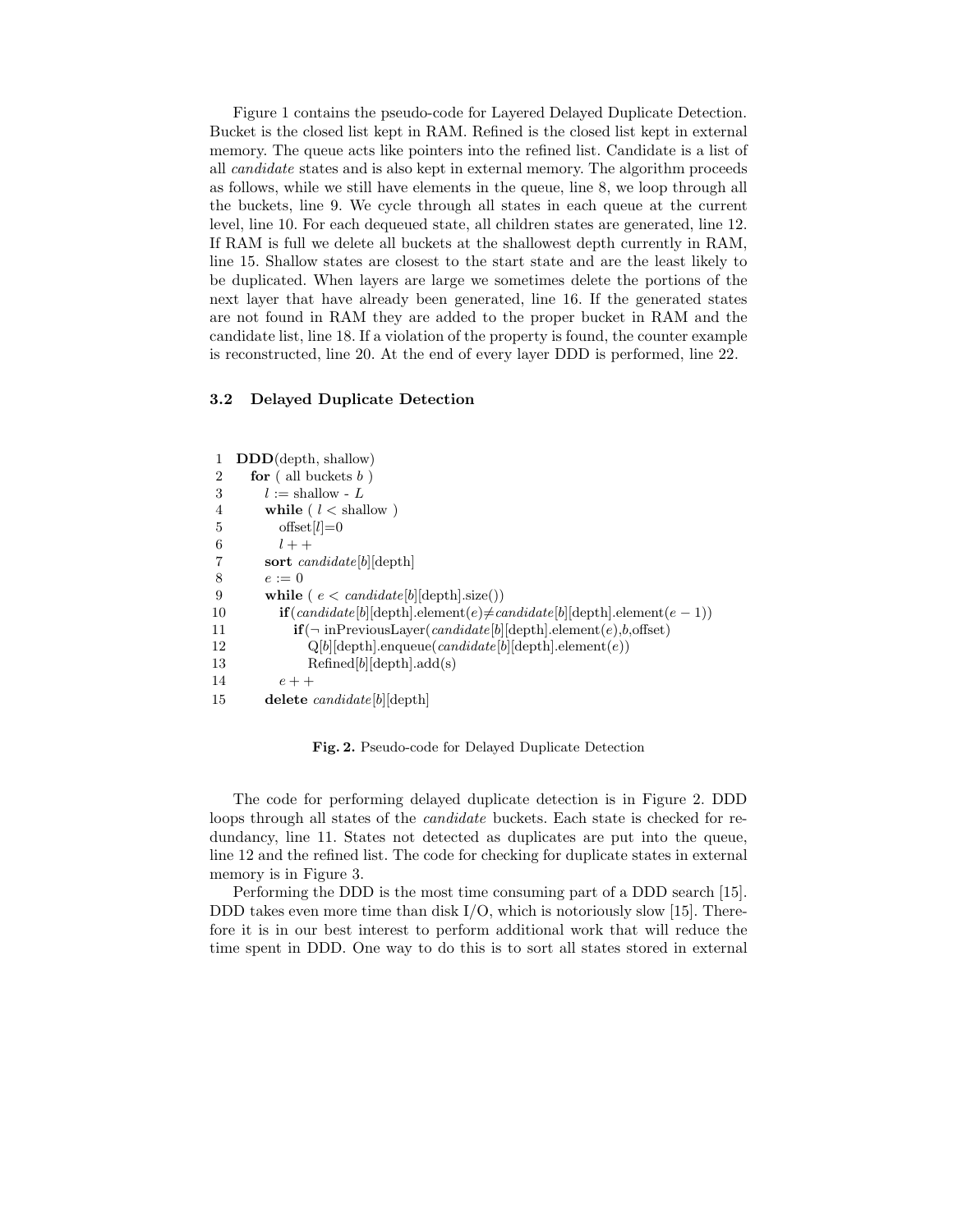```
1 boolean inPreviousLayers(s,b,offset)2 layer := shallow-1
3 while ( layer > shallow - L )
4 while s < Refined[b][layer].element(offset[layer])
5 offset[layer] ++6 if s == \text{Refined}[b][\text{layer}].\text{element}(\text{offset}[\text{layer}])7 return true
8 layer - -;
9 return false
```
Fig. 3. Checking for a state in the L most recent layers in external memory.

memory. If a bucket is sorted, DDD takes  $O(n+m)$  time instead of  $O(nm)$ . The cost of an external sort is  $O(n * (1 + \lceil log_{B-1} \lceil \frac{n}{B} \rceil))$ , where *n* is the number of candidate states,  $m$  is the number of states in the bucket and  $B$  is the number of states cached by the external sort.

Sorting the buckets makes this task easier in three ways. First, all duplicates within a bucket will be stored consecutively once sorted. Thus, a duplicates in the current bucket can be found by merely comparing a state to its neighbors. Therefore, the states are checked against the previous state in the candidate bucket, Figure 2 line 10. Detected duplicates are not added to the refined bucket. Another way sorting helps is when eliminating duplicates in external memory. We can compare the *candidate* state against the previous  $L$  layers one state at a time, Figure 3 lines 4 and 6. If we reach a state that sorts greater than the candidate state we know the candidate has no match in that layer and do not have to check any more states in that layer. The third help has to do with how candidate states are checked. Because the candidates are sorted the next candidate state checked will sort greater than the current candidate, thus we can resume checking the layer from the same location, recorded in the offset array, line 5, rather than starting at the beginning of the layer. We know all states in the layer previously checked, sort less than the current candidate state, and are therefore not matches. During a DDD that uses sorting, we load a state from external memory in to RAM no more than once. A brute force DDD compares every candidate state to every state in external memory. Thus, every state in external memory may be loaded into RAM once for every *candidate* state. Sorting is well worth the minor overhead it costs.

#### 3.3 Counter Example Reconstruction

The pseudo-code for reconstruction of the error trace is in Figure 4. In a standard RAM only search, each state usually includes a pointer back to its parent state. With parent pointers reconstructing an error trace is a matter of tracing back those pointers to the start state. In external memory search some states on the error trace may not be located in RAM. This makes reconstructing the error trace more complicated. Instead of a parent pointer we include two items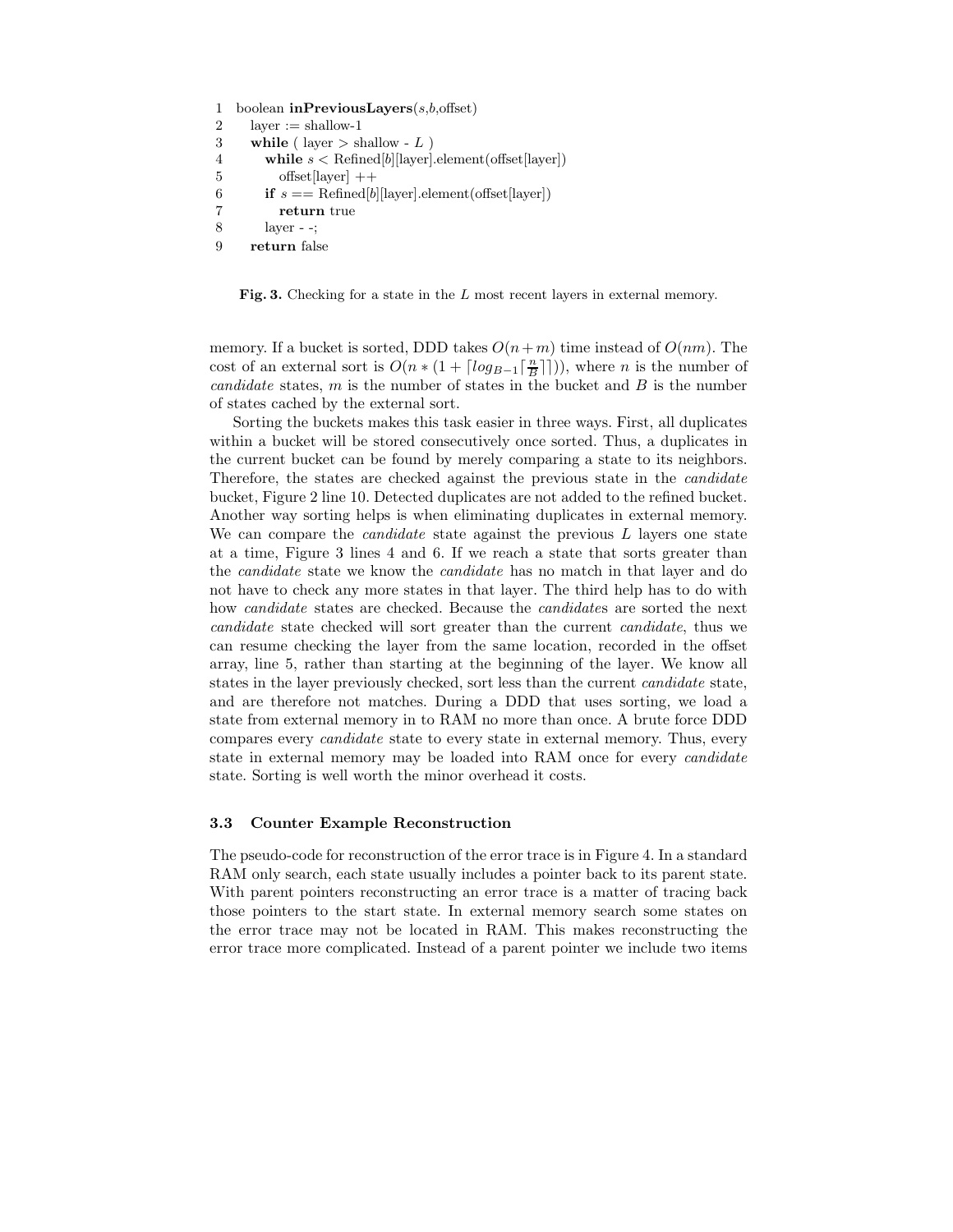|                | sequence counter_example_reconstruction(error)                            |
|----------------|---------------------------------------------------------------------------|
| $\overline{2}$ | trace:= $\emptyset$                                                       |
| 3              | $traceDepth:=depth$                                                       |
| 4              | $cur:=error$                                                              |
| 5              | while (traceDepth > shallow)                                              |
| 6              | trace:=trace $\&$ cur                                                     |
|                | $traceDepth - -$                                                          |
| 8              | cur:=Bucket[cur.parentHash][traceDepth].element(cur.parentPosition)       |
| 9              | while (traceDepth>0)                                                      |
| 10             | trace:=trace $\&$ cur                                                     |
| 11             | $traceDepth - -$                                                          |
| 12             | $cur:=Refined[cur.parentHash] [traceDepth].element (cur.parent Position)$ |
| 13             | trace:=trace $\&$ cur                                                     |
| 14             | return trace                                                              |
|                |                                                                           |

Fig. 4. Pseudo-code for reconstructing error traces.

of information with each state, We remember the parents hash, to determine which bucket the parent is in, and the parents location in the bucket, line 8. With these two items of information we can find parent states in both RAM and external memory. Since the deepest states will be in RAM we first work from the error state to the shallowest layer in RAM, see line 5. The remaining states in the trace exist only in external memory. The process for finding them is very similar, line 12, but will take longer due to slower I/O speeds.

#### 3.4 Termination

Because the search is breadth-first, if an error is found, the error trace is guaranteed to be the shortest path to the error state. If an error exists, our algorithm will always find it. If no error is found, the search terminates when there are no more states of the graph to explore, i.e. the open list is empty, see Figure 1, line 8. If the search terminates in this way the model is verified. However, when only the most recent layers are checked for duplicates, the search is no longer guaranteed to terminate with an empty open list, even if the graph is finite. It is possible, when no error states exist, for the search to continue forever because of missed duplicate states. Thus, our algorithm, like many partial memory algorithms, is Las Vegas in nature. Answers produced are always correct, but in some cases no answer is produced.

This points to a second way to detect termination and verify a model. If the model is verified for a depth that is equal to or greater than the diameter of the graph, called the completeness threshold, verification is complete. Various methods for determining a completeness threshold have been explored in the literature on bounded model checking, and can be applied in our layered approach. This method of detecting termination is similar to that used in bounded model checking, which uses satisfiability testing to verify that a model does not have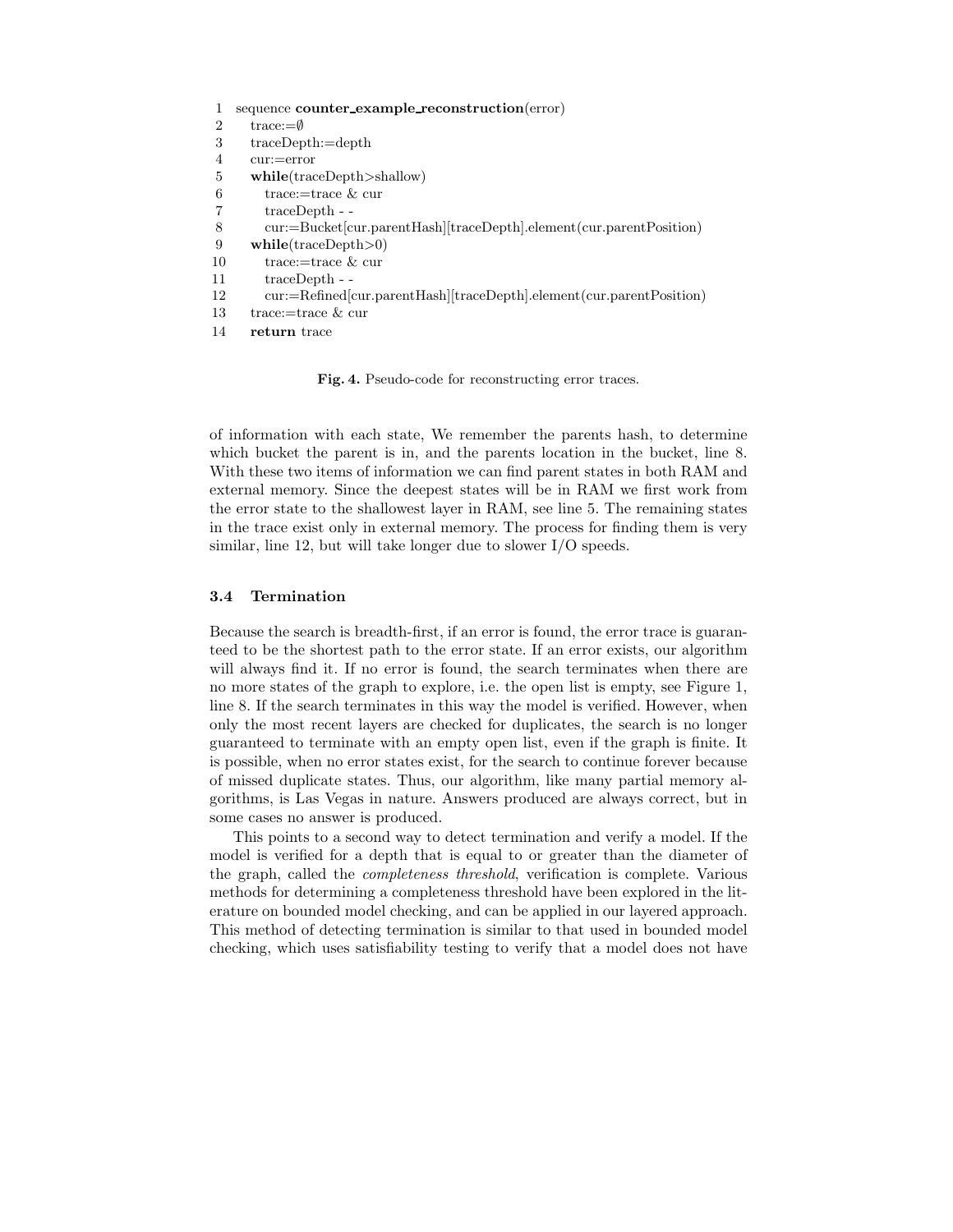any errors up to some depth k [23]. Such a bound would eliminate the Las Vegas nature of the algorithm.

# 4 Results

We implemented layered duplicate detection in the Mur $\phi$  model checker, which uses a RAM cache to immediately eliminate as many duplicates as possible and uses delayed duplicate detection to eventually eliminate duplicates that are written to disk. When our implementation of the model checker finds a error, it uses the the divide-and-conquer technique to return the counterexample.

Our experiments were performed on a 3.0 GHz dual-core Xeon processor with two gigabytes of RAM and one terabyte of disk storage.

|                | Num                     | Num    | Duplicates                               |            | Time          |               | Disk  |                |
|----------------|-------------------------|--------|------------------------------------------|------------|---------------|---------------|-------|----------------|
| Model          | <b>States</b>           | Layers | RAM                                      | <b>DDD</b> | <b>Missed</b> | <b>BFS</b>    | Trace | GB             |
| Verified       |                         |        |                                          |            |               |               |       |                |
| newlist        | 80,109,359              |        | 110 346, 175, 576 116, 341, 341 288, 695 |            |               | 14:35:00      | N/A   | 22             |
| ldash          | 254,935                 | 64     | 2,391,696                                |            |               | 3:28:42       | N/A   | 41             |
|                | directory 1,071,401,426 |        | 113 479,609,483                          | 78,501,871 |               | 28 1:22:16:29 | N/A   | 279            |
| Error Detected |                         |        |                                          |            |               |               |       |                |
| adashe         | 2,156,280               | 16     | 3,329,518                                | 169,981    |               | 4:02:17       | 7:39  | $\overline{5}$ |
| arbiter        | 90,913,223              |        | 31 378,993,079                           | 64,426,284 |               | 6:17:41       |       | 26             |

Table 1. Performance results using layered delayed duplicate detection, with a maximum of 50 layers stored on disk. The column Num states shows the number of unique states of the model that are visited during the search. The column Num layers shows the depth of the search. The column  $RAM$  records the number of duplicates eliminated in RAM, and the column *DDD* shows the number of duplicates written temporarily to disk and later eliminated by DDD. The column Missed shows the number of duplicates missed by our algorithm because not all layers of the search graph are stored on disk. The column BFS shows the CPU time for the search, and the column Trace shows the CPU time to reconstruct the error trace. Time is reported as Days: Hours: Minutes: Seconds. The column *Disk* shows the amount of external memory required to store the complete state space, reported in gigabytes.

The results reported in Table 1 show the performance of the algorithm in verifying five models. Three models were verified. For the other two models, an error was found and the error trace was returned. For all of the models except ldash, the largest layer of the search graph exceeded RAM capacity; this means that RAM cache contained less than one layer at times. A maximum of 50 layers of the search graph were stored on disk at a time to check for duplicates. Table 1 shows the number of unique states of the model. Because the algorithm checks a bounded number of layers for duplicates, and thus could miss some duplicates, the number of unique states of the model was was determined by a post-processing step.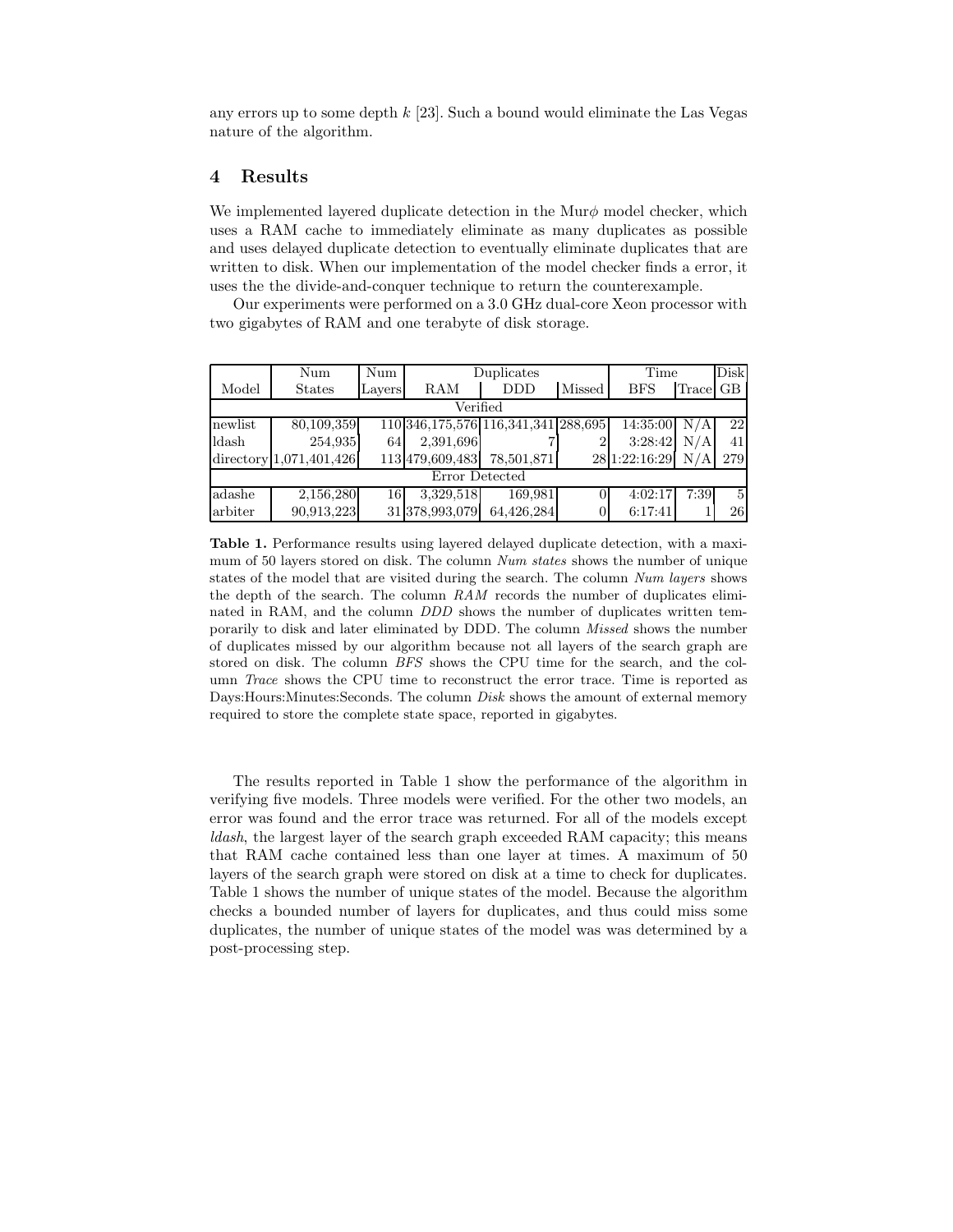Despite often caching less than a layer in RAM, our results show that more duplicates can be detected in RAM than there are unique states in the model. Fewer duplicates are eliminated in DDD; this is good, since DDD is relatively expensive. The number of duplicates missed because not all layers are stored on disk is typically small, and much less than the number eliminated by DDD. We report the amount of time taken by the algorithm, broken down by how much time was spent on the search and how much time was spent reconstructing the error trace if an error state was discovered. Counter example reconstruction usually takes a small portion of the total time. The counter example reconstruction for *arbiter* is remarkably fast; in this case, the error trace is sorted near the beginning of the refined files. Finally, we report the amount of gigabytes required to completely store the state space. While all these models exceed the RAM we have available, the *directory* model is particularly large, requiring 279 GB to completely store the state space.

|       |                   |         | Delayed              |
|-------|-------------------|---------|----------------------|
| Model | Cache             | Time    | Duplicates           |
|       | Idash RAM Cache   | 1:02:42 |                      |
|       | No Cache          | 9:03:25 | 1,536,918            |
|       | adashe RAM Cache  | 4:02:17 | 172,184              |
|       | No Cache          | 6:12:45 | 3,459,785            |
|       | arbiter RAM Cache | 6:17:41 | 66,980,652           |
|       | No Cache          |         | 22:15:19 413,937,369 |

#### 4.1 Effective RAM Caching Saves Time and Space

Table 2. Performance with and without a layered RAM cache. The column Time shows the overall time to perform the search, and is reported in Hours:Minutes:Seconds. The column Delayed Duplicates shows the number of duplicates eliminated during DDD.

Having an effective RAM cache saves both time and space. Table 2 shows that without a RAM cache, there is a large increase in the number of duplicates written temporarily to disk and eliminated during DDD, as well as a corresponding increase in the running time of the model checker. In addition, writing these duplicates to disk increases the amount of disk storage required by the algorithm.

### 4.2 Layer Sizes

Figure 5 shows the size of each layer of the search graph for the directory model. As Pelánek [4] earlier observed, the distribution of layers usually has a near bell curve shape, with most states in the middle layers. For this model, 40% of the states are in layers 62 to 72, out of a total of 113 layers. In fact, layer 66 alone contains almost 5% of the states in the model. Although disk provides much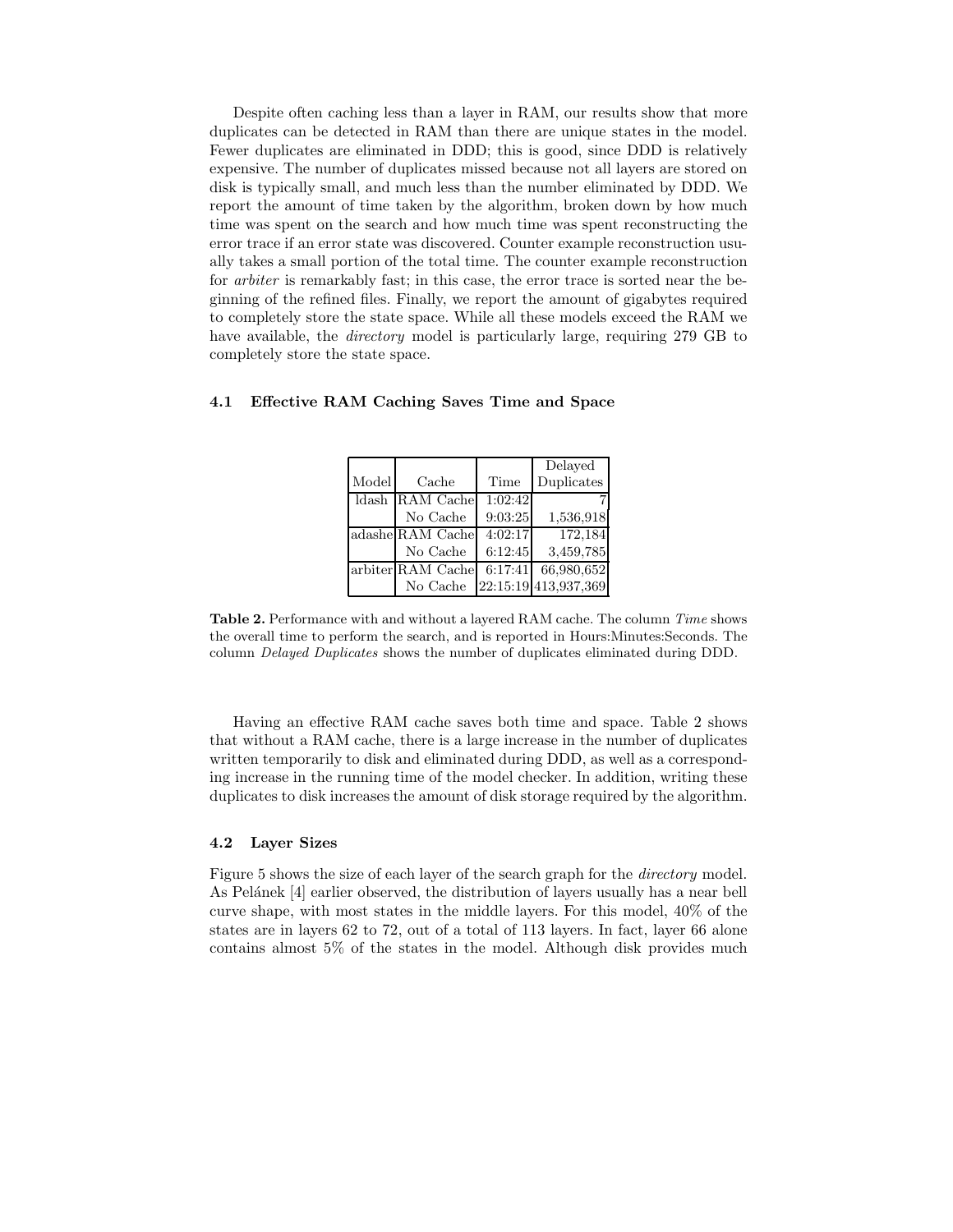

Fig. 5. The number of states at each depth of the directory model.

more storage than internal memory, it is also limited. In our experiments, we have not yet reached the limits of our available disk storage, but increasingly large models will test these limits. For example, Korf and Schultze [3] describe a complete breadth-first search of the Fifteen Puzzle that requires 1.4 terabytes of disk just to store the largest single layer of the graph. When model checking considers problems that approach this size, it will become important to conserve external memory. One way to economize in the use of external memory is by using our partial DDD algorithm. Since our algorithm only checks a subset of all previous layers during DDD, and only keeps this subset of layers on disk, it can use much less disk storage.

#### 4.3 Transition Locality in Partial Delayed Duplicate Detection

Table 3 shows the result of running our algorithm on four large models and varying the number of layers stored on disk and checked in DDD. If too few layers are checked, large numbers of duplicates are never eliminated, increasing the running time of the algorithm. But it is possible to store more layers than necessary, although this usually doesn't increase the running time of the algorithm much since most duplicates are caught before checking the older layers. For all of these models, the best space-time performance is achieved by storing and checking only a bounded number of layers, but the optimal number of layers is model-dependent and cannot be known a priori.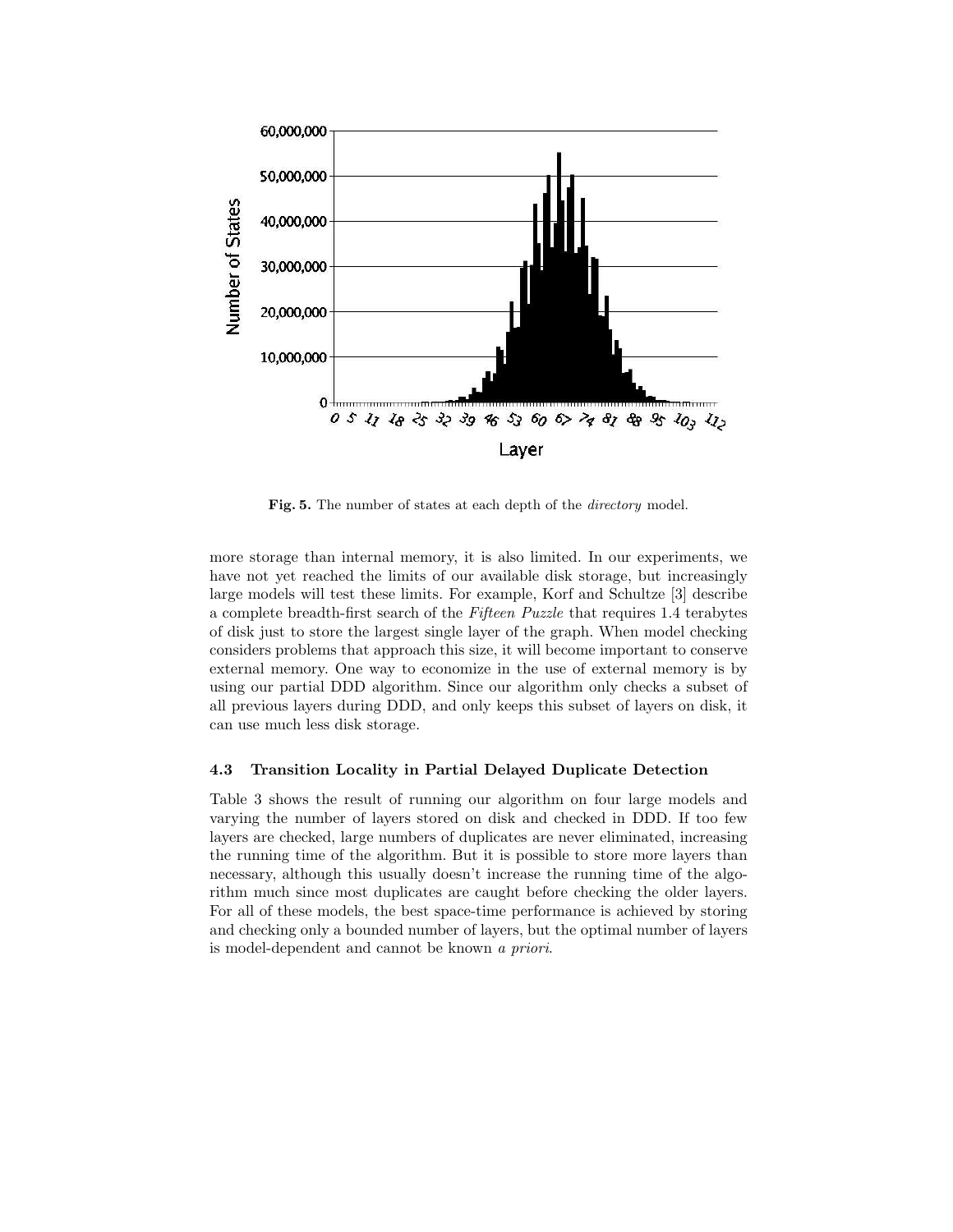#### 4.4 Model Descriptions

All of our models are based on complex protocols. The following explains the protocols used to create the models.

- 1 arbiter : model of a mutual exclusion algorithm with an arbiter that allocates resources [24]. We used a model with 13 resources.
- 2 dash: model of the Dash Communication Protocol [25]. This protocol has two variant models.

– adashe: abstraction of the dash protocol. This variant has been changed to include error states. Adashe was tested on a model that had 1 cluster with memory, 2 clusters without memory, 2 address in the memory cluster, and 2 value types to be saved.

– ldash: concrete model of the dash protocol. We tested a model with 1 cluster with memory, 4 clusters without memory, 1 address per cluster could be locked, with message buffer of size 30.

- 3 directory: model of a directory-based cache protocol [26]. This is a model created by IBM and used for evaluating the protocol for use in servers. We tested a model with 14 clients.
- 4 newlist: protocol for a distributed linked list that covers maintaining coherency in the list and controlling adjustments as the list is sorted. We used a system with 8 distributed nodes.

#### 4.5 Theoretical Results

We next prove some bounds on the number of duplicates that can be generated when not all all layers of the search graph are stored and checked for duplicates. First, we bound the number of duplicates that are never eliminated in the search. We call these redundant states. Then we bound the number of duplicates that will be eliminated in delayed duplicate detection. In our experiments, observed performance is much better than these worst-case bounds.

Bounds on Redundant States Zhou and Hansen [14] give some conditions under which no duplicates will be generated, using layered duplicate detection. In the worst-case, the number of times a state can be regenerated is bounded by the depth of the search  $(d)$  and the number of layers checked in DDD  $(L)$ , and no state can be duplicated more than  $d/L$  times.

Theorem 1. In layered external memory search, the worst-case number of times a state can be regenerated is bounded by  $\frac{d}{L}$ 

*Proof.* Let  $L \geq 1$  be the number of layers checked by the algorithm. No duplicates can exist in these  $L$  layers. New states are checked against those  $L$  layers before being inserted into the open list. The least layers a duplicate state s can reappear is at layer  $g^*(s) + L$  where  $g^*(s)$  is the first layer at which state s is encountered. State s may then appear every L layers for the rest of the search. If the depth of the search is d, the state s can appear a maximum of j times where  $g^*(s) + j * L \leq$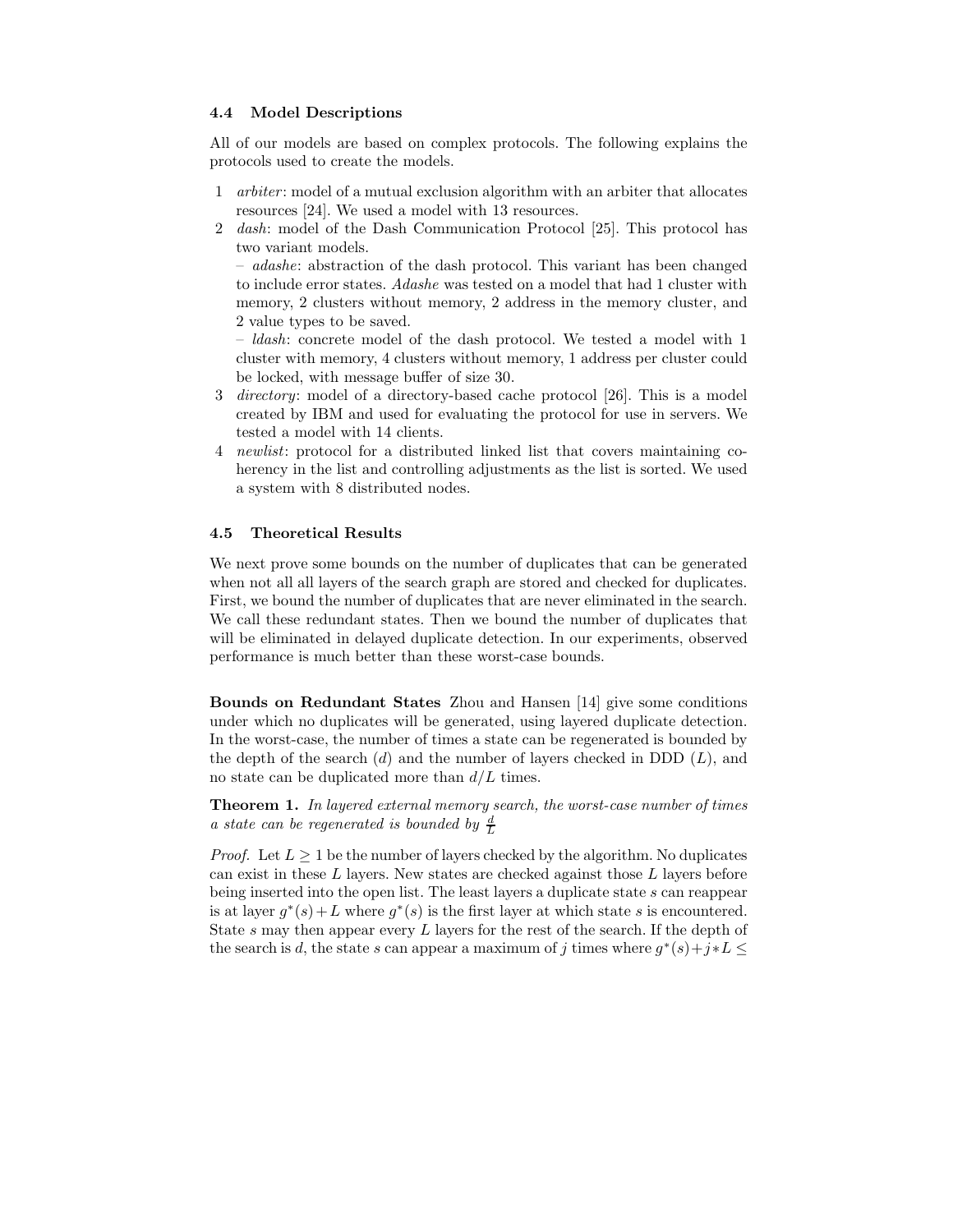d. Thus, state s may recur at most  $\frac{d}{L}$  times, which assumes the state appears in layer 0 and every L layer thereafter.

Theorem 2. In layered breadth-first search, the worst-case number of number of states that can be regenerated is bounded by  $\frac{S*A}{L}$ .

Proof. This is a small step from Theorem 1. Since a state s can be duplicated no more than  $\frac{d}{L}$  times and there are S states, no more than  $\frac{S*d}{L}$  states can be searched. Since searching  $\frac{S * d}{L}$  states would mean that every state in the graph is duplicated the maximum times allowed by the bound in Theorem 1.

Note as well if  $L = d$  then S states are searched, i.e. each state is searched once. Since  $L = d$  in a traditional BFS this result is appropriate.

Theorem 3. In layered breadth-first search, the worst-case redundant work factor is bounded by  $\frac{d}{L}$ .

Proof. The redundant work factor is a metric used by Geldenhuys [7]. The metric is the ratio of reported states to actual states. Actual states are S. Reported states are bounded by Theorem 2 to  $\frac{S*d}{L}$ . Thus, the redundant work factor is bounded by  $\frac{\frac{S*d}{L}}{S}$  which reduces to  $\frac{d}{L}$ .

Therefore, according to Theorem 3, if  $L = d$ , the redundant work factor is 1, which is, again, what we would expect from a traditional search. In the worstcase  $L = 1$  making rwf = d.

Bounds on Delayed Duplicates Temporary duplicates are duplicates that are not eliminated immediately in RAM cache, but are eventually eliminated during DDD. Each temporary duplicate adds to the overhead of our search. We can bound the number of temporary duplicates by similar reasoning as in Theorem 1. We simply switch the number of layers checked in DDD  $(L)$  for the number of layers cached in RAM (k).

Theorem 4. In layered external memory search, the worst-case number of times a state can be temporally duplicated is bounded by  $\frac{d}{k}$ 

*Proof.* If  $k$  is the number of layers cached by the algorithm. No duplicates will be temporarily missed in these  $k$  layers. New states will be checked against those  $k$ layers immediately. When a layer is larger than our RAM cache, i.e.  $k < 1$ , states may be repeated more than once per layer. Still, the least layers a duplicate state s can reappear is at layer  $g^*(s) + k$  where  $g^*(s)$  is the first layer at which state s is encountered. State s may then appear every  $k$  layers for the rest of the search. If the depth of the search is  $d$ , the state  $s$  can appear a maximum of  $j$ times where  $g^*(s) + j * k \leq d$ . Thus, state s may recur at most  $\frac{d}{k}$  times, which assumes the state appears in layer  $0$  and every  $k$  layer thereafter. This bound is applicable whether  $k \geq 1$  or  $1 > k$ .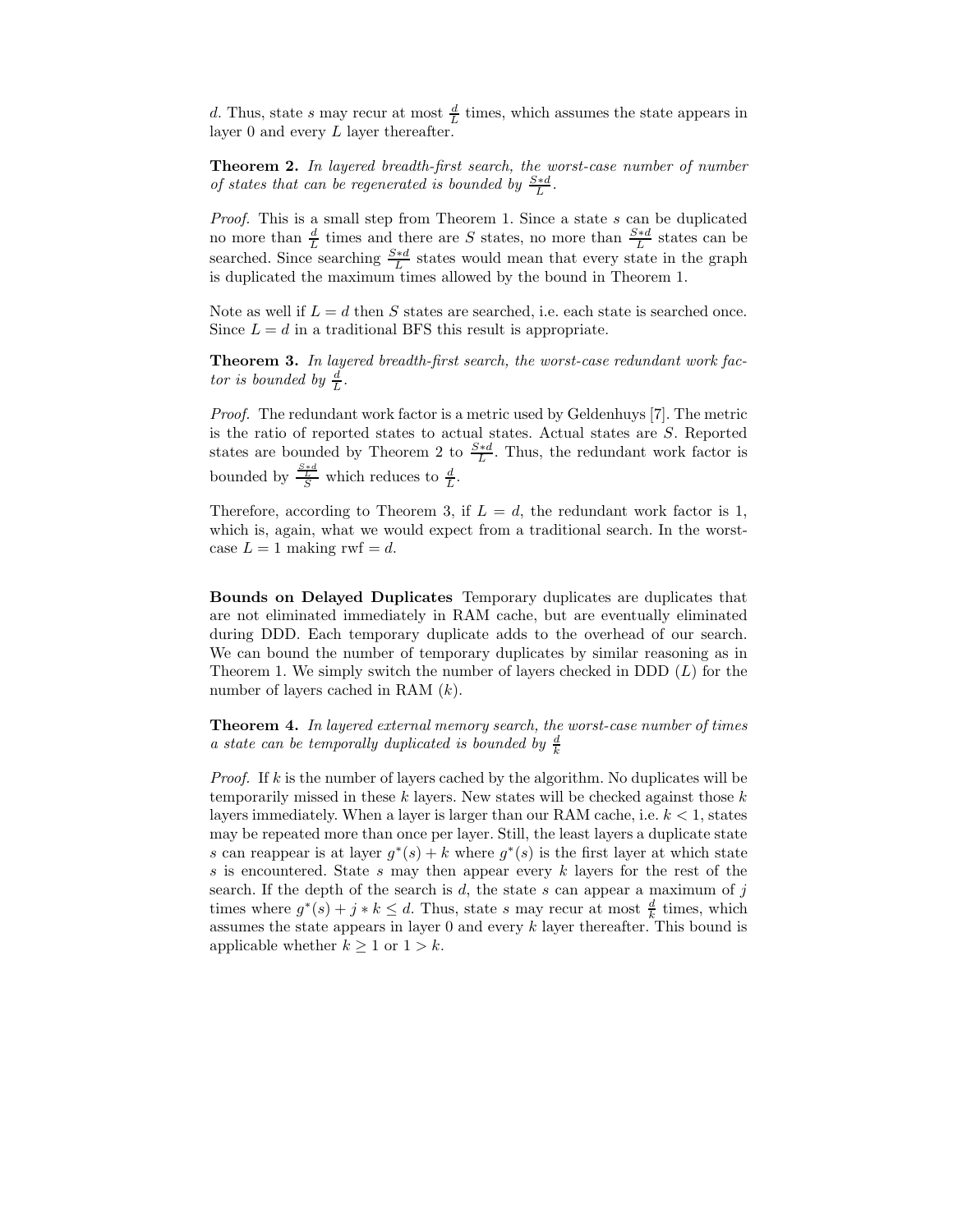Theorem 5. In layered breadth-first search, the worst-case number of number of states that can be temporary duplicates is bounded by  $\frac{S*d}{k}$ .

Proof. This is a small step from Theorem 4. Since a state s can be a temporary duplicate no more than  $\frac{d}{k}$  times and there are S states, no more than  $\frac{S*d}{k}$  states can be seen during the search. Since  $\frac{S * d}{k}$  temporary duplicates states would mean that every state in the graph is duplicated the maximum times allowed by the bound in Theorem 4.

# 5 Conclusion and Future Work

External layered duplicate detection improved on previous work in several ways. First, layered duplicate detection is easy to implement in a domain independent way. Second, the layered framework allows us to exploit transition locality in the RAM cache. The vast majority of duplicates are identified instantly in RAM because the most recent states are cached in RAM. This is even true when only a small portion of the state space is cached. On our largest model, directory we eliminated 86% of duplicates in RAM while caching approximately 1% of the state space. Transition locality is clearly a good metric for caching. Third, transition locality can also be exploited in external memory. In external memory we can still rely on most duplicates occurring in the most recent layers. If we only perform DDD on the  $L$  most recent layers, we can save large amounts of space in external memory while insignificantly increasing time requirements, in the case of ldash we require approximately one quarter of the disk space needed to store the entire state space, with a delay of 11 minutes, out of a search taking three and a half hours. Fourth, we generate several worst-case linear bounds on the amount of redundant work performed by our algorithm. Results are well below the bound. Finally, a layered approach lends itself to a speedy counter example reconstruction. In adashe reconstruction takes 3% of the overall time.

Besides testing this approach on larger and more varied models, we hope to eventually extend it in several ways. We pointed out that only the L layers checked in DDD must be retained in our search. But up to this point we do not delete old layers because they are used during counter example reconstruction. We will extend our tool to allow complete search of graphs that do not fit on disk. This will include reconstructing parts of the counter example that have been removed from disk using a divide and conquer method [14].

We would also like a better hashing function. Jabbar and Edelkamp [16] use a hashing function that limits a bucket's successors to a few other buckets. The successor guarantees were used to parallelize the search. Completed buckets could be refined by delayed duplicate detection in parallel with bucket expansions. Their hash is domain dependent, however. We would like a hash that limited the number of successor buckets but works in a domain independent way.

Another valuable addition would be to bound the diameter of the graphs. This bound could be used to prune the search deeper than the bound. Such a bound would eliminate the Las Vegas nature of the algorithm. If error states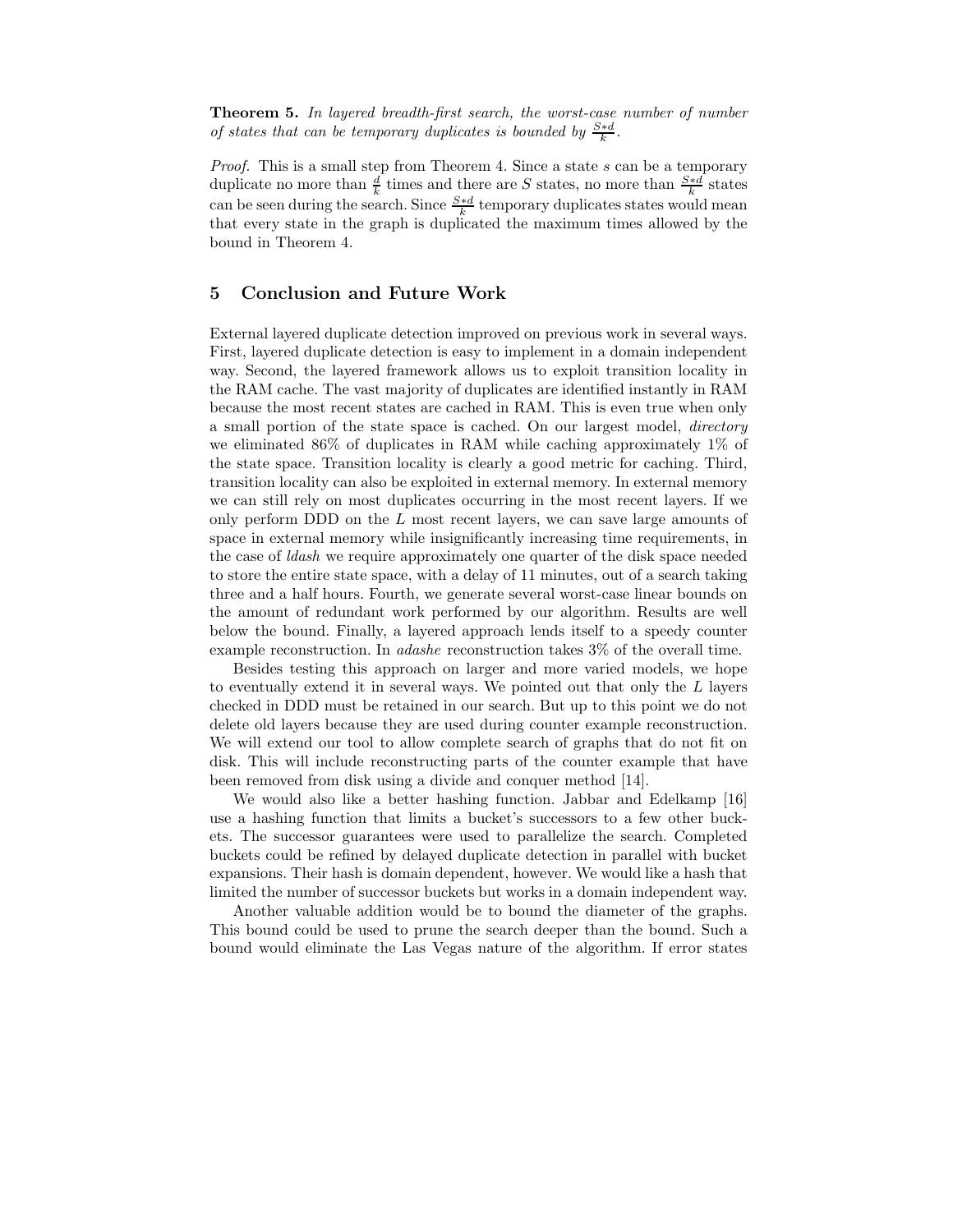exist they would always be found before the bound. If all active states were pruned by the bound, the model would be verified.

A final addition would be a system for dynamically varying the number of layers checked in DDD. Since the ideal number of layers checked differs for every model, it would be desirable to determine the optimal number of layers automatically. We propose a system that would vary the number of layers checked based on the maximal back edge length observed.

## References

- 1. Stern, U., Dill, D.L.: Using magnetic disk instead of main memory in the Mur $\phi$ verifier. In Hu, A.J., Vardi, M.Y., eds.: Computer-Aided Verification, CAV '98. Volume 1427 of Lecture Notes in Computer Science., Vancouver, BC, Canada, Springer-Verlag (1998) 172–183
- 2. Bao, T., Jones, M.: Time-efficient model checking with magnetic disk. In Halbwachs, N., Zuck, L.D., eds.: Proceedings of 11th International Conference Tools and Algorithms for the Construction and Analysis of Systems, TACAS 2005, Held as Part of the Joint European Conferences on Theory and Practice of Software, ETAPS 2005. Volume 3440 of Lecture Notes in Computer Science., Springer (2005) 526–540
- 3. Korf, R., Schultze, P.: Large-scale parallel breadth-first search. In: Proceedings of the 20th National Conference on Artificial Intelligence (AAAI-05). (2005) 1380– 1385
- 4. Pelánek, R.: Typical structural properties of state spaces. [27] 5–22
- 5. Tronci, E., Penna, G.D., Intrigila, B., Zilli, M.V.: Exploiting transition locality in automatic verification. 11th Advanced Research Working Conference on Correct Hardware Design and Verification Methods (CHARME) LNCS 2144 (2001) 259– 274
- 6. Gastin, P., Moro, P.: Minimal counterexample generation for spin. In Bosnacki, D., Edelkamp, S., eds.: SPIN. Volume 4595 of Lecture Notes in Computer Science., Springer (2007) 24–38
- 7. Geldenhuys, J.: State caching reconsidered. [27] 23–38
- 8. Godefroid, P., Holzmann, G.J., Pirottin, D.: State-space caching revisited. Formal Methods in System Design 7(3) (1995) 227–241
- 9. Godefroid, P.: Software model checking: The VeriSoft approach. Technical report, Bell Laboratories, Lucent Technologies (2003)
- 10. Kristensen, L.M., Mailund, T.: A compositional sweep-line state space exploration method. In Peled, D., Vardi, M.Y., eds.: Formal Techniques for Networked and Distributed Systems. Volume 2529 of Lecture Notes in Computer Science., Springer (2002) 327–343
- 11. Kristensen, L.M., Mailund, T.: A generalised sweep-line method for safety properties. In Eriksson, L.H., Lindsay, P.A., eds.: Proceedings of the International Symposium of Formal Methods Europe. Volume 2391 of Lecture Notes in Computer Science., Springer (2002) 549–567
- 12. Parashkevov, A.N., Yantchev, J.: Space efficient reachability analysis through use of pseudo-root states. In: Tools and Algorithms for Construction and Analysis of Systems. (1997) 50–64
- 13. Zhou, R., Hansen, E.A.: Breadth-first heuristic search. In Zilberstein, S., Koehler, J., Koenig, S., eds.: ICAPS, AAAI (2004) 92–100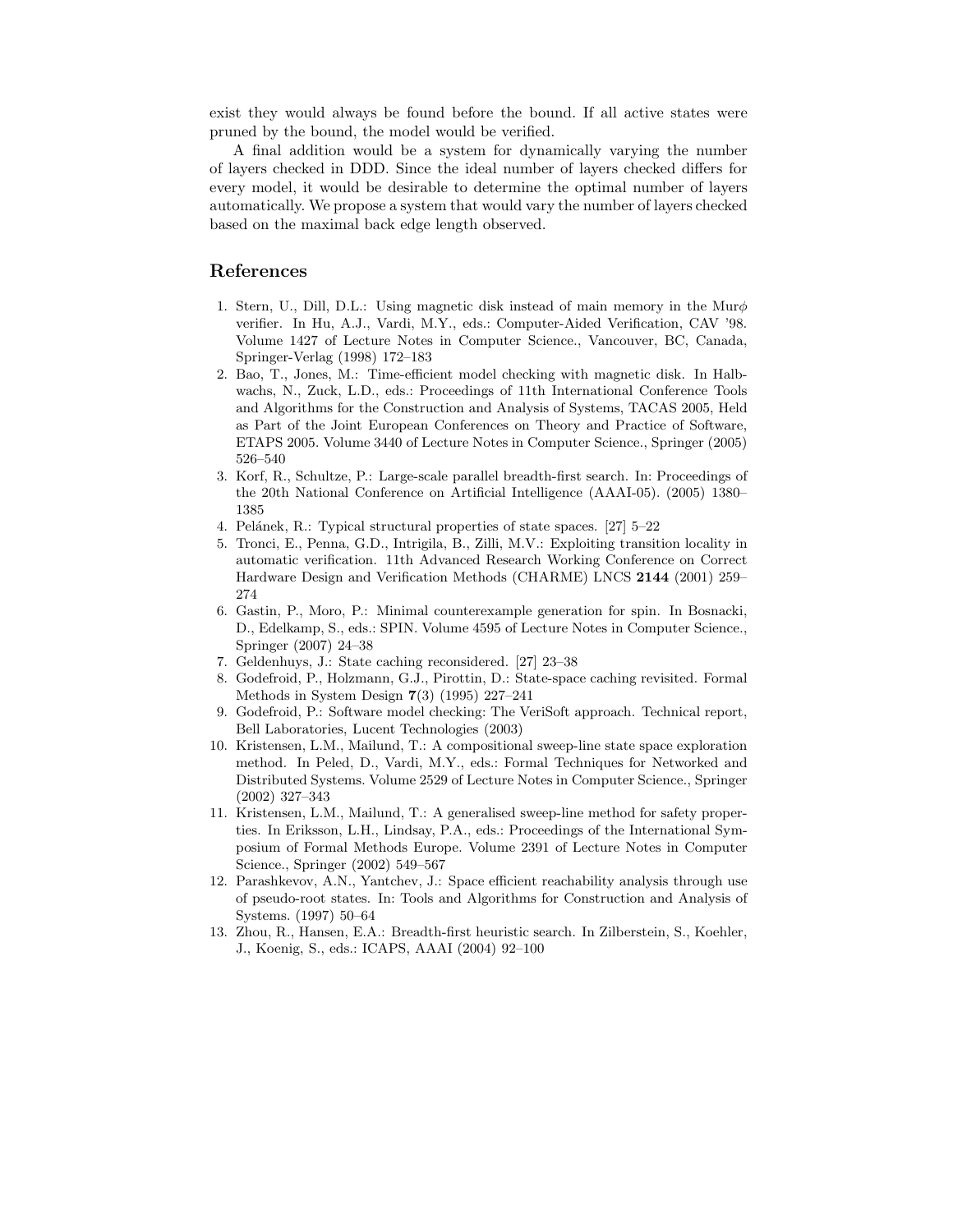- 14. Zhou, R., Hansen, E.: Breadth-first heuristic search. Artificial Intelligence 170 (2006) 385–408
- 15. Bao, T.: Empirical comparison of algorithms for model checking with magnetic disk. Technical Report VV-0402, Department of Computer Science, Brigham Young University (2004)
- 16. Jabbar, S., Edelkamp, S.: Parallel external directed model checking with linear I/O. In Emerson, E.A., Namjoshi, K.S., eds.: VMCAI. Volume 3855 of Lecture Notes in Computer Science., Springer (2006) 237–251
- 17. Penna, G.D., Intrigila, B., Tronci, E., Zilli, M.V.: Exploiting transition locality in the disk based Murφ verifier. In Aagaard, M., O'Leary, J., eds.: Formal Methods in Computer Aided Design. Volume 2517 of LNCS., Portland, OR, USA, Springer-Verlag (2002) 202–219
- 18. Penna, G.D., Intrigila, B., Melatti, I., Tronci, E., Zilli, M.V.: Integrating RAM and disk based verification within the Murphi verifier. In: 12th Advanced Research Working Conference on Correct Hardware Design and Verification Methods (CHARME 2003). Volume 2860 of LNCS., L'Aquila, Italy, Springer-Verlag (2003) 277–282
- 19. Penna, G.D., Intrigila, B., Melatti, I., Tronci, E., Zilli, M.V.: Exploiting transition locality in automatic verification of finite-state concurrent systems. International Journal on Software Tools for Technology Transfer 6(4) (2004) 320–341
- 20. Zhou, R., Hansen, E.: Structured duplicate detection in external-memory graph search. In McGuinness, D.L., Ferguson, G., eds.: Proceedings of the 19th National Conference on Artificial Intelligence (AAAI-04), San Jose, CA, AAAI Press / MIT Press (2004) 683–688
- 21. Hammer, M., Weber, M.: "To Store or not to Store" Reloaded: Reclaiming memory on demand. In: 11th International Workshop on Formal Methods for Industrial Critical Systems, Springer-Verlag (2006)
- 22. Dill, D.L.: The Murφ verification system. In R. Alur, T. Henzinger, eds.: Proceedings of the Eighth International Conference on Computer Aided Verification CAV. Volume 1102 of Lecture Notes in Computer Science., New Brunswick, NJ, Springer Verlag (1996) 390–393
- 23. Clarke, E.M., Biere, A., Raimi, R., Zhu, Y.: Bounded model checking using satisfiability solving. Formal Methods in System Design 19(1) (2001) 7–34
- 24. Kumar, R., Mercer, E.G.: Load balancing parallel explicit state model checking. Electr. Notes Theor. Comput. Sci. 128(3) (2005) 19–34
- 25. Lenoski, D.: DASH Prototype System. PhD thesis, Stanford University (1992)
- 26. Emerson, A.E., German, S., Havlicek, J., Venkataramani, A.: Model checking a parameterized directory-based cache protocol (2002)
- 27. Graf, S., Mounier, L., eds.: Model Checking Software, 11th International SPIN Workshop, Barcelona, Spain, April 1-3, 2004, Proceedings. In Graf, S., Mounier, L., eds.: SPIN. Volume 2989 of Lecture Notes in Computer Science., Springer (2004)